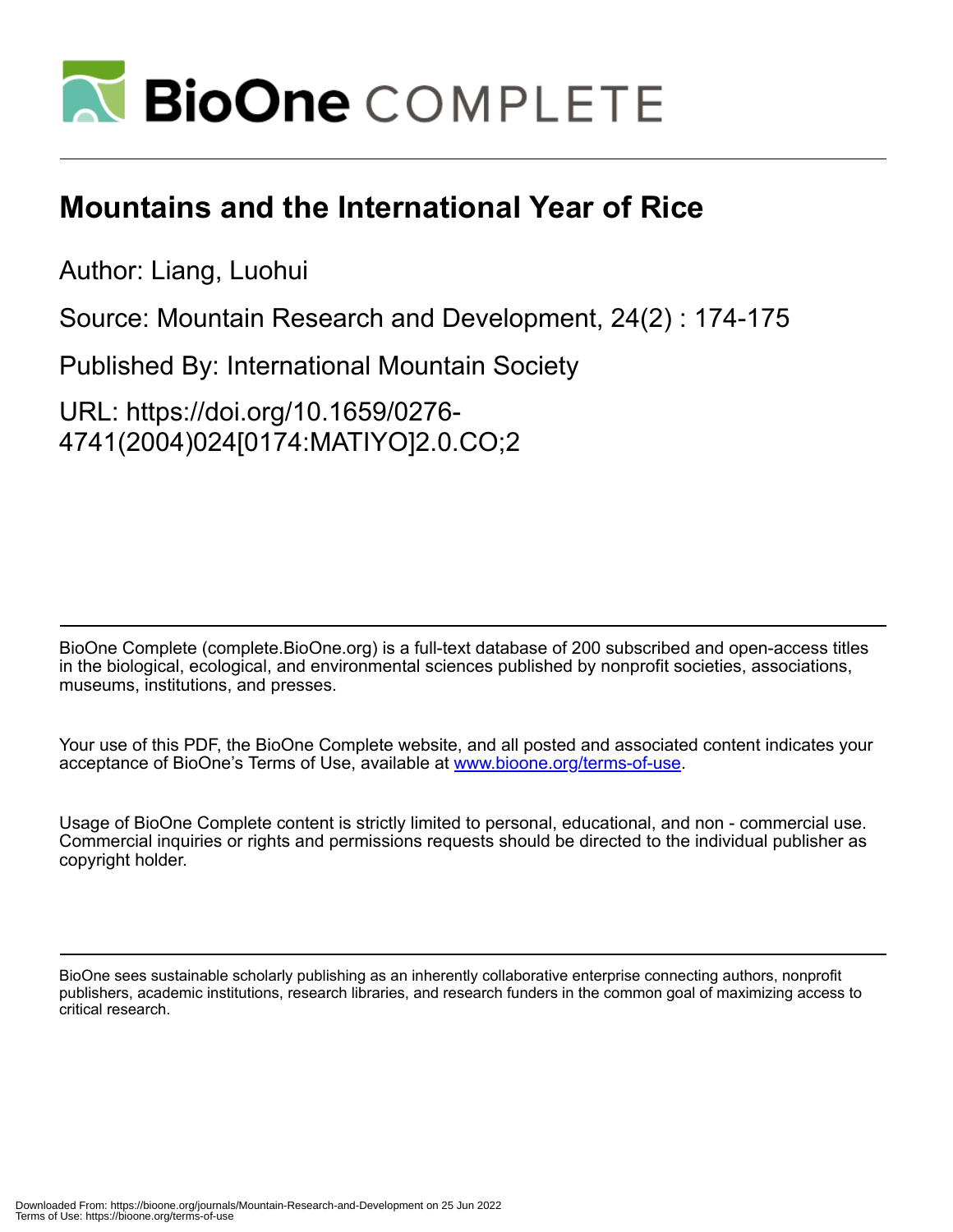## The Role of the UNU in Advancing Research and Capacity Development Mountains and the International Year of Rice

On 16 December 2002, the United Nations General Assembly declared 2004 the International Year of Rice, recognizing that rice feeds more than half of the world's population. Observance of the International Year of Rice is important to raise awareness of the role of rice in alleviating poverty and in providing food security and environmental conservation.

Over 90% of the world's rice is produced in Asia. Maintenance and improvement of rice-based systems in productive lowland river deltas and plains areas are vital for food security on this most populous continent. According to the FAO, in 2000 nearly half of all mountain people in developing countries and the Commonwealth of Independent States lived in the mountains of southern China, the Indo Chinese Peninsula, and the larger Pacific islands. Poverty and food insecurity are widespread in these areas. Vulnerability to food insecurity is very high, probably affecting 170 to 220 million people. Sustainable development of rice-based systems in these mountainous areas is important to achieve food security, alleviate poverty, and preserve diversity of global importance.

The United Nations University (UNU) has been involved in advancing research and capacity development on natural resource management in mountain regions, in collaboration with national and international partners, through 2 principal projects: People, Land Management and Environmental Change (PLEC), and Sustainable Mountain Development. Upland farmers have rich knowledge and much practice in sustainable natural resource management. Their farming systems are diverse and dynamic, and do not necessarily reduce biodiversity or lead to land degradation. Development and conservation programs need to build on the best of local knowledge and practices that readily incorporate new technology. UNU will continue to be involved in research and capacity development for conservation of agricultural biodiversity and sustainable development in the region, with contributions to observe the International Year of Rice.

### Agricultural biodiversity

As PLEC has demonstrated globally over the past few years, biodiversity conservation in agricultural landscapes can be built on the many and dynamic ways in which farmers use the natural diversity of the environment for livelihoods. PLEC is planning a regional training program on Biodiversity Conservation and Local Livelihood at Chiang Mai University, Thailand, to contribute to national and regional efforts for biodiversity conservation and rural livelihood improvement, especially in the mountainous regions of Southeast Asia. In situ conservation of upland rice diversity and management of wild rice will be important parts of the training program. Biodiversitybased pest control has received



FIGURE 1 Fish farming (see fish at foot of rice plants) in rice fields helps to eliminate mosquito larvae, while also providing a source of nutrients for rice. (Photo courtesy of UNU)

174